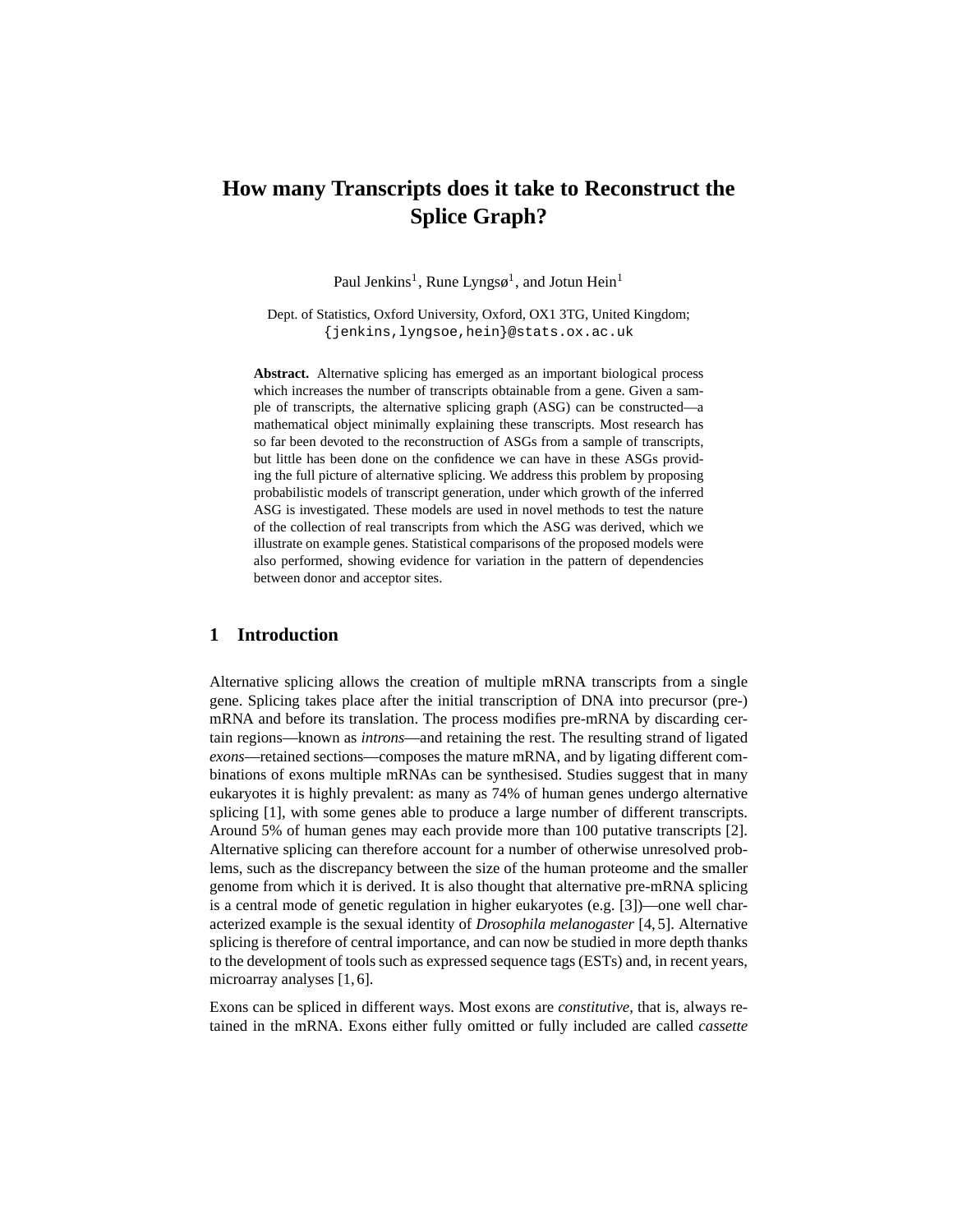

**Fig. 1.** Basic patterns of alternative splicing. Exons are shown as rectangles. Constitutive exons are in blue, regions which may be spliced out in red. Black lines represent paths of translation, from left to right. **A.** Cassette exon. **B.** Retained intron. **C.** Alternative 5' site. **D.** Alternative 3' splice site. **E.** Alternative promoter site. **F.** Alternative polyadenylation site. **G.** Mutually exclusive exons

*exons*. Alternative splice sites are also found within individual exons, known as alternative 5' or 3' splice sites. The mRNAs themselves may have alternative 5' or 3' ends, with alternative selection of the 5'-most or 3'-most exons. Finally a *retained intron* denotes an intron flanked by exons that is also included in the final mRNA. These 'building blocks' are illustrated in Fig. 1 (see also [4]). Some or all of these patterns may be observed from translations of a gene's mRNA, leading to potentially complex overall splicing patterns (Fig. 2).

Traditionally the transcriptome of a gene has been represented by an exhaustive list of its splice variants. However, as the prevalence of alternative splicing has become apparent, a need for more concise notation has emerged. Heber *et al.* [7] introduce the idea of the *alternative splice graph* (ASG), which enables the set of possible transcripts to be represented in a single graph, avoiding the error-prone nature of case-by-case transcript reconstruction. Denote the ASG as  $G = (V, E)$ , defined as follows. Let  $\{s_1, ..., s_n\}$ be the set of RNA transcripts of the gene of interest, with each  $s_k$  corresponding to a sequence of genomic positions  $V_k$   $(V_i \neq V_j$  for  $i \neq j)$ . Define  $V := \bigcup_i V_i$ , the set of all transcribed positions, and  $E := \{(v, w) : v$  and w form consecutive positions in at least one transcript  $s_i$ . Hence the ASG G is a directed graph and a putative transcript is any path in  $G$ . The graph is also acyclic, since the exons present in any spliced transcript are retained in the correct 5' to 3' linear order [8, 9]. Finally strings of consecutive vertices with *indegree* = *outdegree* = 1 are collapsed into a single vertex. So each exon fragment (i.e. portion of an exon bounded by two splice sites) is represented as a single vertex. This enables the ASG to be illustrated in a similar manner to that shown in Fig. 2—the numbered blocks are vertices, and the arcs read from left to right are directed edges. The ASG is a convenient, compact representation of all the splicing events associated with a particular gene, and lends itself to much further investigation.

Note the number of putative transcripts of an ASG equals or exceeds the number of distinct transcripts used to construct the ASG. The assumption that any path through the ASG represents a putative transcript in effect assumes that splicing events are independent. In this paper we propose two ASG based Markovian models of isoform generation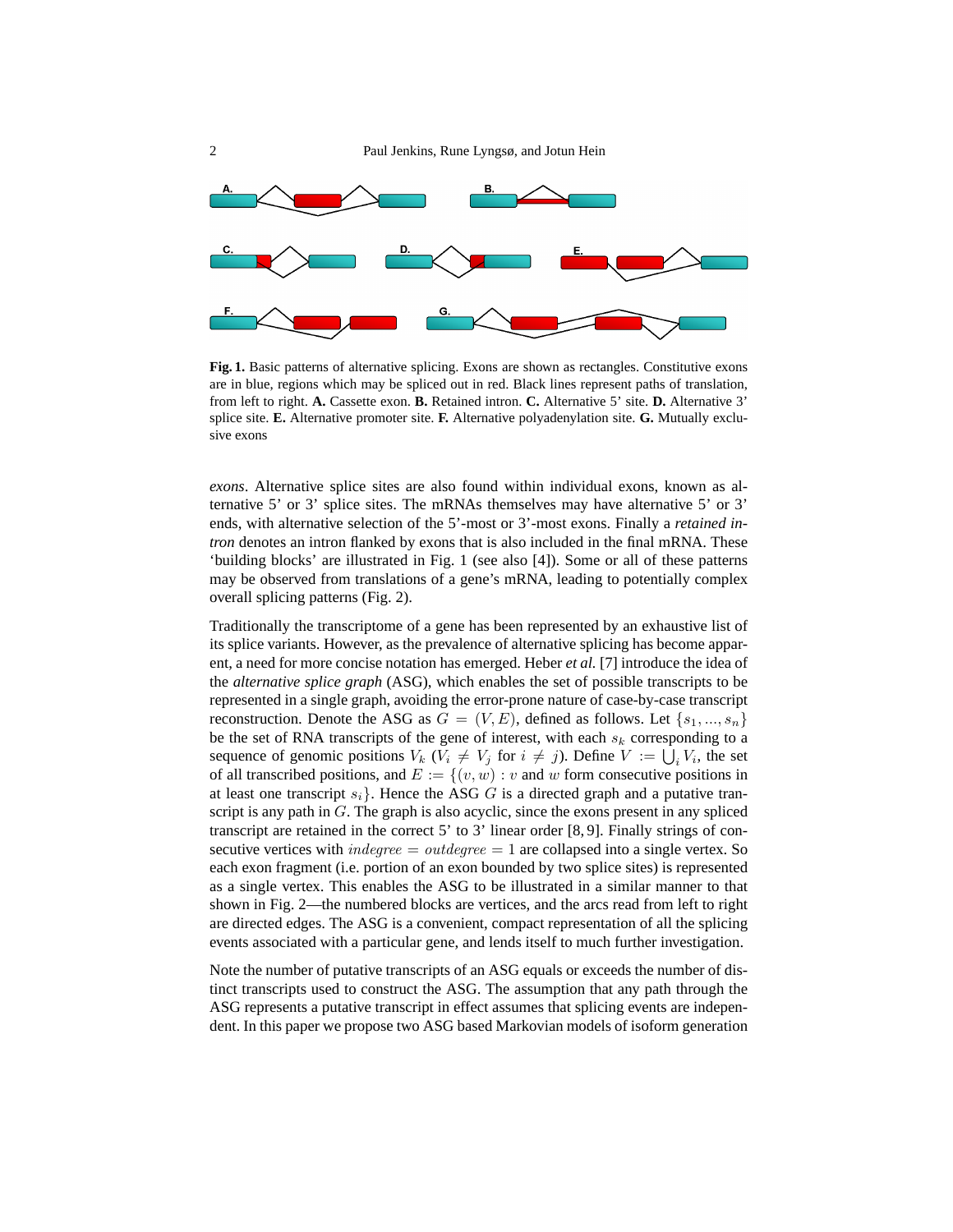

**Fig. 2.** An example of more complicated splicing patterns: human gene neurexin III-β (Ensembl ID ENSG00000021645, gene not to scale). Splicing events are represented by curved edges. The fragment labelled 6 is a cassette exon. More complicated and nested relationships are also visible. Edge thicknesses are proportional to EST support for that splicing event. ESTs from which the ASG was reconstructed are aligned below. Image derived from the Alternative Splicing Gallery [2]

to investigate this independence assumption. We further introduce simulation based and graph theoretical algorithms to investigate the question of whether the existing transcripts associated with a given gene are likely to have come from a random sample or from a strongly pruned subset of the transcriptome, either through non-independence of exons or through other effects such as ascertainment bias.

## **2 Transcript Generation Models**

We propose two simple models of transcript generation, each utilising different parameter spaces. The process in our models is Markov in the sense that if we reach a particular exon fragment, the following fragment to be included does not depend on any other earlier decisions upstream. There exists a probability distribution over the transcriptome of a given gene, which can be modified conditional on additional knowledge, such as a cell's tissue type. For now we will not assume such further knowledge, which in many cases this will not unduly affect the distribution of interest. Tissue-specific control appears to be restricted to a relatively small number of specialised genes: only 2.2% of alternative splicing relationships have been observed with high confidence to be tissue-specific [10]. Tissue-specific control would cause a higher degree of exon coupling, since transcripts are effectively generated from two overlapping, yet distinct, sub-ASGs.

#### **2.1 Model 1: Pairwise model**

We approximate the discrete structure of a gene by an interval of the real line  $[0, L]$ . Superimposed on the gene is a (fixed) set  $V$  of exon fragments, a collection of subsets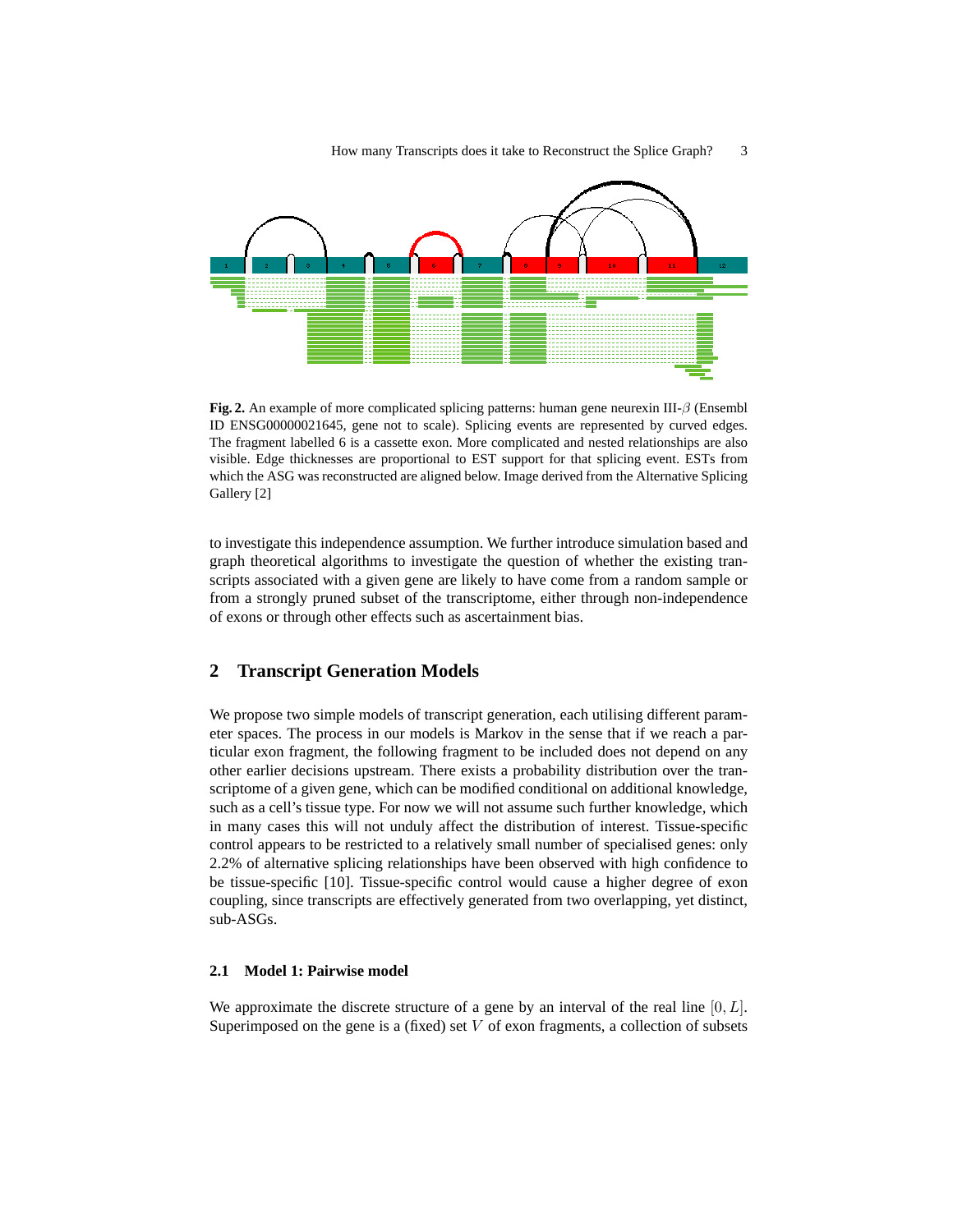

**Fig. 3.** Transcript generation of a simple example gene under each model. Constitutive exon shown in blue. Exons which may be spliced out shown in red. In this example label members of V as  $1, \ldots, 4$ , so that  $I = \{1\}$ ,  $p_1^{\text{start}} = 1$ ,  $T = \{3, 4\}$ ; the read is terminated on reaching the 3' end of exon 3 or 4. (*Left*) Pairwise model. P is the zero matrix other than  $p_{12}$ ,  $p_{23}$  and  $p_{14} (p_{23} = 1)$ . (*Right*) In-out model. Here,  $\mathbf{p}^{\text{in}} = (0, 0, p_3^{\text{in}}, p_4^{\text{in}})$  and  $\mathbf{p}^{\text{out}} = (p_1^{\text{out}}, p_2^{\text{out}}, 0, 0)$  (with  $p_2^{\text{out}} = 1$ 

of the line (as in Fig. 2). Based on the underlying ASG there exist pairwise probabilities for each pair of fragments  $(v_1, v_2)$  that have been observed to be adjacent in at least one transcript, representing the probability that, as we read through the mRNA's sequence, if it contains  $v_1$  we then jump forward to  $v_2$ . These probabilities can be captured as a  $|V| \times |V|$  strictly upper triangular probability matrix P, with entries defined by  $p_{ij}$  = probability of a transcript jumping from fragment  $i$  to fragment  $j$ , given that it contains i.

To account for the features of Fig. 1, define sets  $I, T \subseteq V$  of initiation fragments and terminal fragments, respectively. For each walk, rather than beginning at 0 proceed randomly with probability  $p_i^{\text{start}}$  from  $i \in I$ . Similarly, for each walk that reaches a fragment  $t \in T$ , transcript generation is terminated at the 3' end of that fragment. Thus, the complete model is captured by the collection  $(V, P, I, \mathbf{p}^{\text{start}}, T)$  (Fig. 3). Intuitively this is the most general model consistent with observed splicing events that assumes independence between splicing events.

#### **2.2 Model 2: In-out model**

The pairwise model allows the modelling of dependencies between the donor and acceptor sites in a splicing event. As an alternative, we will also consider the most general model consistent with observed splicing events that models 'donation' and 'acceptance' of the splicing event independently. With each exon fragment  $x \in V$ , associate two probabilities  $p_x^{\text{in}}, p_x^{\text{out}}$ , the probabilities of jumping 'into' and 'out of' the the gene. Conceptually we can imagine travelling along the real line from  $0$  to  $L$ , and as we reach each exon fragment jumping 'in' with probability  $p<sup>in</sup>$  if we are 'out', then jumping 'out' with probability  $p^{\text{out}}$  if we are 'in'. This in effect models inclusion of isolated exons as independent events, where each exon is included with a probability reflecting the strength of its acceptor site. Note that at most two probabilities are used at each fragment rather than up to  $n = |V|$  for each in the pairwise model. The in-out model seeks to explain the splicing events we observe with only  $O(n)$  parameters, compared to the  $O(n^2)$ parameters of the pairwise model.  $I, T \subseteq V$  and  $p^{start}$  are defined as in the pairwise model. Thus, the complete model is captured by the collection  $(V, \mathbf{p}^{\text{in}}, \mathbf{p}^{\text{out}}, I, \mathbf{p}^{\text{start}}, T)$ (Fig. 3).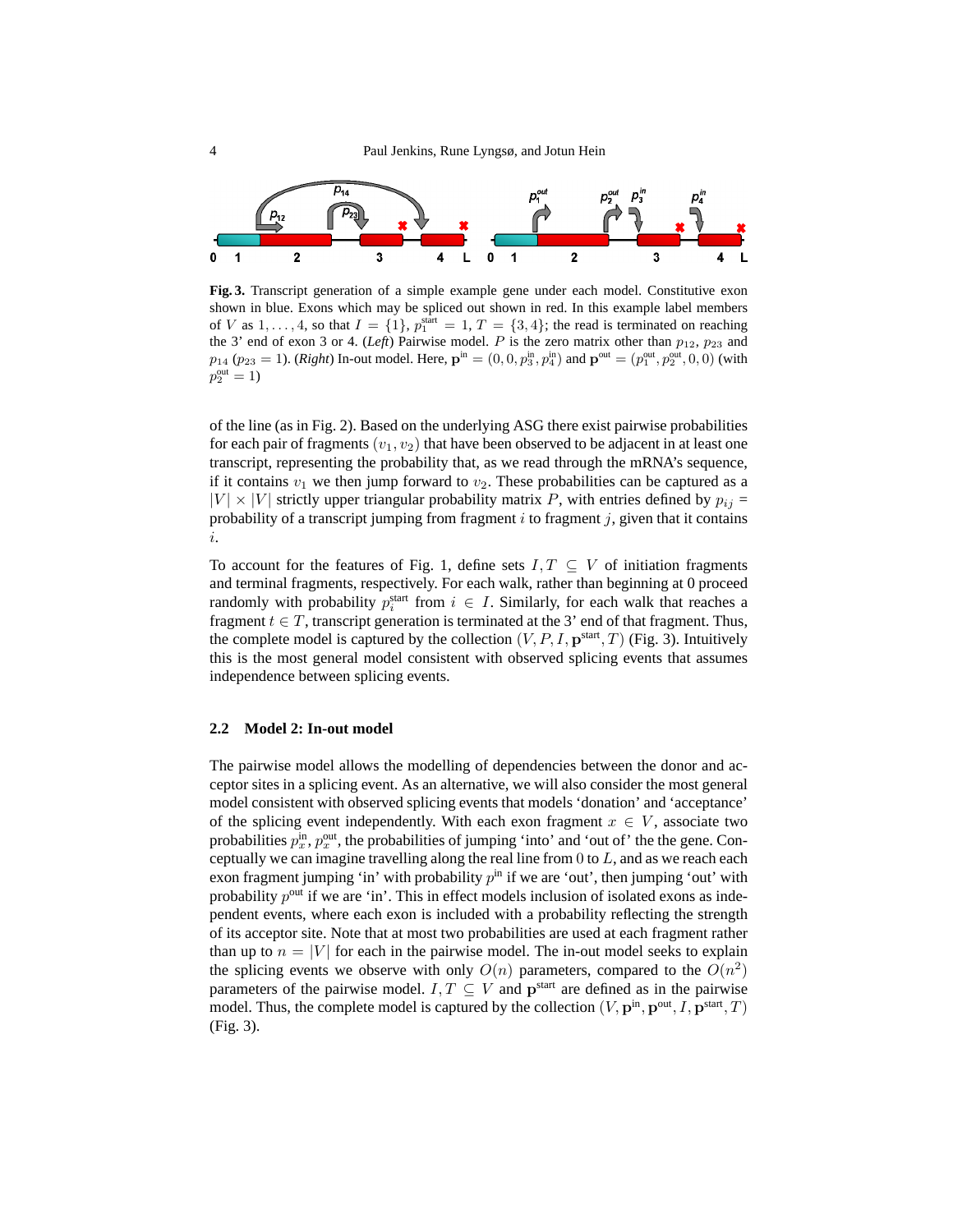#### **2.3 Hypothesis Testing**

The in-out model is nested in the pairwise model; we can represent an in-out model  $(S, \mathbf{p}^{\text{in}}, \mathbf{p}^{\text{out}}, I, \mathbf{p}^{\text{start}}, T)$  as a pairwise model  $(S, P, I, \mathbf{p}^{\text{start}}, T)$  with  $p_{ij} = p_i^{\text{out}} p_j^{\text{in}} \prod_{i < k < j} (1 p_k^{\text{in}}$ ). In a similar way, the pairwise model can be emdedded in what we'll refer to as model 0, that which simply assigns a probability to each putative transcript. Given a gene we can propose the following test for assessing the relative applicability of two models a, b, with  $b \subseteq a$ . For a given sample of transcripts  $\{s_1, \ldots, s_n\}$  define the likelihood ratio statistic  $\Lambda = \sup_{\bf q_b} L_b({\bf q_b})/\sup_{\bf q_a} L_a({\bf q_a})$ , where  ${\bf q_a,q_b}$  are the parameters under each model and  $L_a$ ,  $\overrightarrow{L_b}$  are the likelihoods of the data under each model, assuming independent sampling. The probability of each transcript is the product of the relevant probabilities involved in its generation. For example in Fig. 3,  $P(1 \cup 2 \cup 3) = p_{12}p_{23}$ under the pairwise model and  $P(1 \cup 2 \cup 3) = (1 - p_1^{\text{out}})p_2^{\text{out}}p_3^{\text{in}}$  under the in-out model. If the in-out model holds then  $-2 \ln A \sim \chi^2(z)$ , where z is the number of degrees of freedom.

## **3 ASG Recovery Tests**

#### **3.1 Model Based Tests**

Once we have a model describing transcript generation from an ASG, we can address the highly relevant question of the confidence we have in knowing the full true ASG. We propose a bootstrap-like method to assess the likelihood that the full ASG has been reconstructed, or alternatively to detect ascertainment biases in existing transcript databases, using a transcript generation model as follows. Assume that we have reconstructed an ASG from  $m$  transcripts. We may then ask what the probability is of drawing  $m$  independent samples from the full ASG that covers all edges in the full ASG. This can be computed exactly, albeit very inefficiently. Alternatively one can repeatedly sample m transcripts from the full ASG and check whether all edges are represented in these transcripts (or, if the in-out model is assumed, whether all choices are represented) to obtain a *p*-value for the scenario of recovering the full ASG from  $m$  transcripts.

Unfortunately, we do not necessarily know the full ASG but only the inferred ASG. So what can we expect if we sample from the inferred ASG? Assume that the inferred ASG is in fact the full ASG, and that the chosen model of transcript generation holds. Then we are indeed sampling from the full ASG and we can expect the rejection rate i.e. the false negative rate—to equal one minus the  $p$ -value computed. If the inferred ASG does not coincide with the full ASG, the acceptance rate—i.e. the false positive rate—cannot be similarly tied to the *p*-value computed. Indeed if  $m = 1$ , the inferred ASG will offer only one putative transcript and our sampling test will always accept the inferred ASG. However, as shown in Section 4, the false positive rate does seem to follow the *p*-value threshold for realistic data. Intuitively, if after m transcripts the ASG is fully recovered, or close to it, then there is a higher probability of some redundancy in the real collection of transcripts—indicating that they do indeed cover the whole ASG.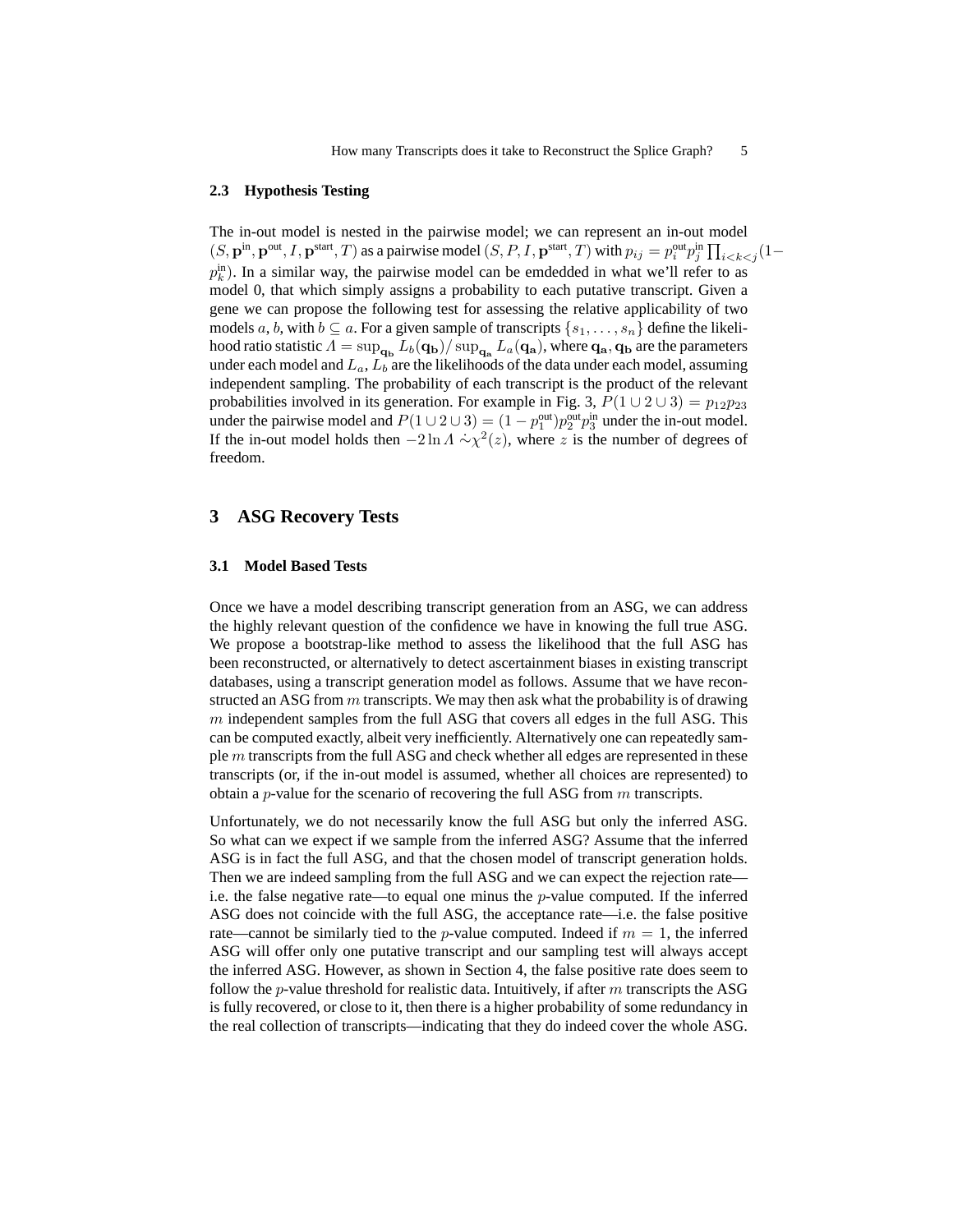**Algorithm 1** Minimum Path Cover

```
while there is a non-cyclic path \pi from s to t in G_w do
for all edges e \in \pi do
   if e \in E then
      w(e) \leftarrow w(e) - 1else
      w(e) \leftarrow w(e) + 1Recompute G_w
```
Alternatively, if in general sampling  $m$  transcripts does not recover the ASG then there is little redundancy in the collection, and hence a higher probability that there exist other undiscovered edges.

If testing whether a fraction  $\alpha$  of the full ASG has been recovered, we are on even less solid ground. Sampling from the inferred ASG and accepting if a fraction  $\alpha$  of the inferred ASG has been recovered, not even the false negative rate can be theoretically linked to the p-value computed. Assume that the full ASG offers three possible transcripts and that  $m = 2$  and  $\alpha = \frac{2}{3}$ . With probability  $\frac{2}{3}$  the inferred ASG will be based on two different transcripts, i.e. offer two possible transcripts. However, sampling from the inferred ASG we only achieve a *p*-value of  $\frac{1}{2}$  for having recovered a fraction of  $\alpha$ of the full ASG. Again we refer to Section 4 for empirical results on the usefulness of our computed p-value on realistic data.

#### **3.2 ASG Based Tests**

Without an accepted model for the alternative splicing observed for a gene, we cannot simulate transcript generation. We may however still make a qualitative assessment of the validity of the reconstructed ASG—or alternatively of whether transcripts are fully determined by regulatory factors rather than generated according to the combinatorial model implicit in the ASG representation—in the context of the transcripts used to reconstruct it by considering *informative* transcripts. A transcript is considered informative if it reveals one or more new edges of the ASG. A transcript corresponds to a path through the ASG. So a set of transcripts elucidating the full potential of the ASG uniquely corresponds to a set of paths covering all the edges in the ASG (i.e. a set of paths  $P = \{P_1, \ldots, P_k\}$  such that every edge of the ASG occurs in at least one path  $P_i$  in  $P$ ). For convenience we will assume that all paths have to start at source  $s$  and terminate at sink  $t$ . This can be realised by amending the ASG with  $s$  that has edges to all initiation fragments and  $t$  that all terminal fragments have an edge to. If  $G = (V, E)$  denotes the ASG, it is a straightforward observation that the maximum number of informative transcripts is

$$
2 + |E| - |V| \tag{1}
$$

The minimum number of informative transcripts is equivalent to a minimum path cover, a classic problem related to maximum flow (see e.g. [11]). For reference, algorithm 1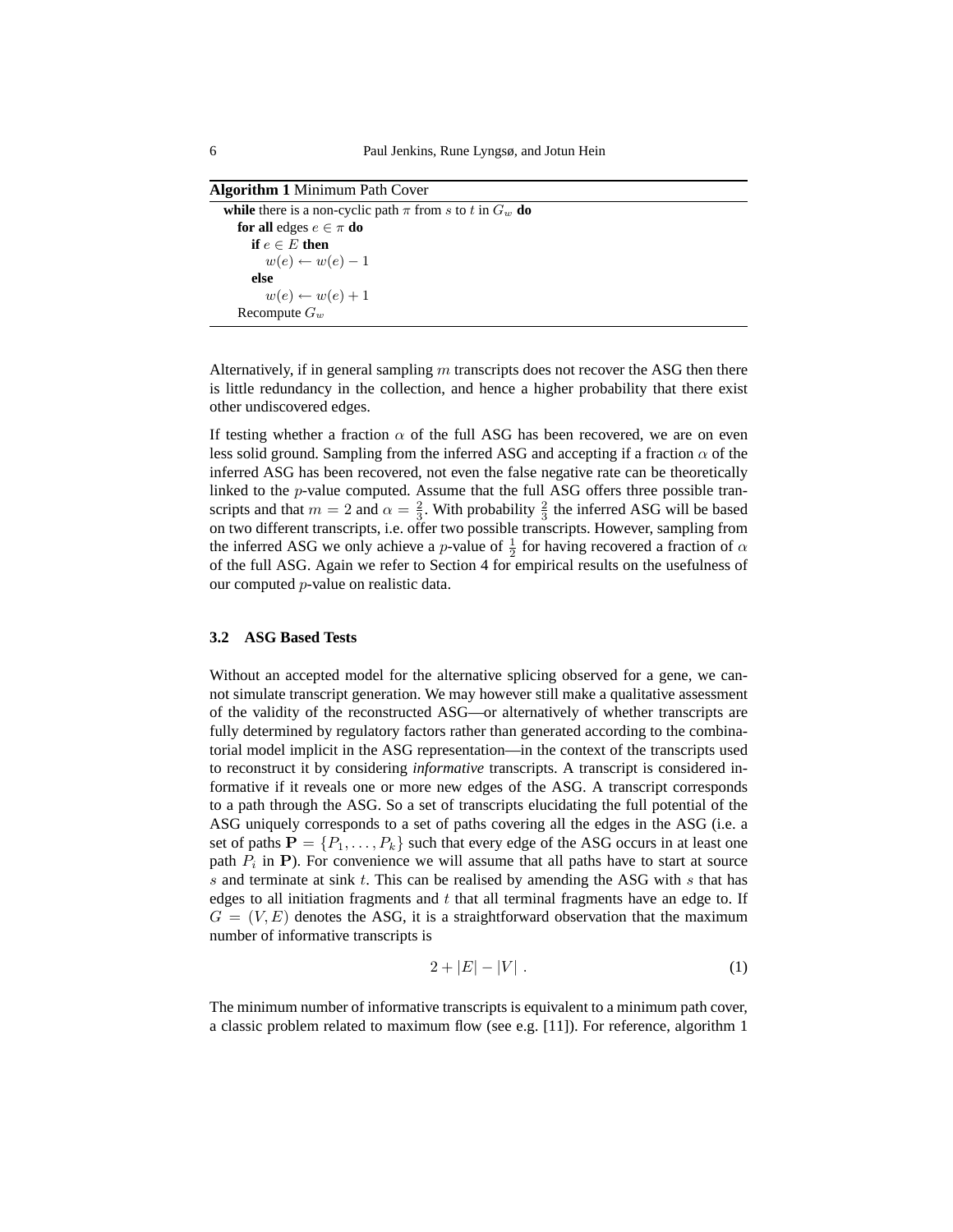provides a simple augmenting path solution for reducing any path cover to a minimum path cover in time  $O((|V| + |E|) |P|)$  where P is the initial path cover. For each edge  $e \in E$ , its weight  $w(e)$  is initialised to the number of paths covering e in the initial cover. Define  $G_w = (V, E_w)$  where  $E_w = \{e \in E \mid w(e) > 1\} \cup \{(v, u) \mid (u, v) \in E\}.$ I.e.  $G_w$  contains all edges covered by more than one path, and the reverse edge of all the edges in G. At termination the minimum path cover size can be determined as the sum of the weights of the edges leaving the source node.

# **4 Results**

We are interested in choosing a model relevant to an ASG constructed from real transcripts. Ideal for obtaining large-scale data on alternative splicing events is microarray technology, but this is still in its infancy, with only a handful of large-scale investigations into exon skipping events [12, 13]. Ultimately it is hoped that the ability to attach accurate inclusion rates to individual exons, and even the possibility of sampling full-length mRNA transcripts [14] will be possible. For illustrative purposes we must now content ourselves with using ESTs, whilst being mindful of their limitations [15], e.g. ESTs exhibit a strong bias for the 3' end of the gene. The Alternative Splicing Gallery [2] catalogues EST support for each human gene, from which maximum likelihood estimates (MLEs) for the probabilities associated with each exon fragment can be calculated via a simple transcript counting argument. We apply this to an example gene, Neurexin III- $\beta$ ; alternative splicing in neurexins has been well-characterized [16]. Consider Fig. 2. EST support for this gene suggests several distant exon coupling relationships, for example between exons 6 and 10. For convenience extend any partial EST to its full-length counterpart if this can be achieved unambiguously, otherwise omit it. A hypothesis test comparing model 0 against the pairwise model yields a  $p$ -value of 0.0026, confirming our suspicion that entirely independent splicing of exons may not be applicable for this gene.

For genes with larger ASGs, the cardinality of the set of all putative transcripts and hence the number of parameters required for use with model 0 can grow exponentially with the number of alternative splice sites, so that a large number of observations are required to accept model 0. At present these are generally lacking (suggesting that in fact the true ASG has not yet been observed—see Section 3.1), so for these genes we must either focus on short alternatively splicing regions, or instead we can test the relative merits of the pairwise and in-out models to provide some measure of the dependence in splicing between different exons. As an example consider the gene ABCB5, one of the 89 human genes known to offer more than 5000 putative transcripts [2]. It is a gene of interest also due to its association with drug resistance in human malignant melanoma, with both functional and non-functional splicing variants [17]. The likelihood ratio test was applied to four regions of the gene observed to exhibit alternative splicing. We make the additional assumption that these regions are bounded by constitutive exons, prohibiting under the models the splicing together of fragments from disparate regions of the gene (which would unnecessarily increase the parameter space in order to accommodate splicing events of negligible probability).  $p$ -values for the four regions are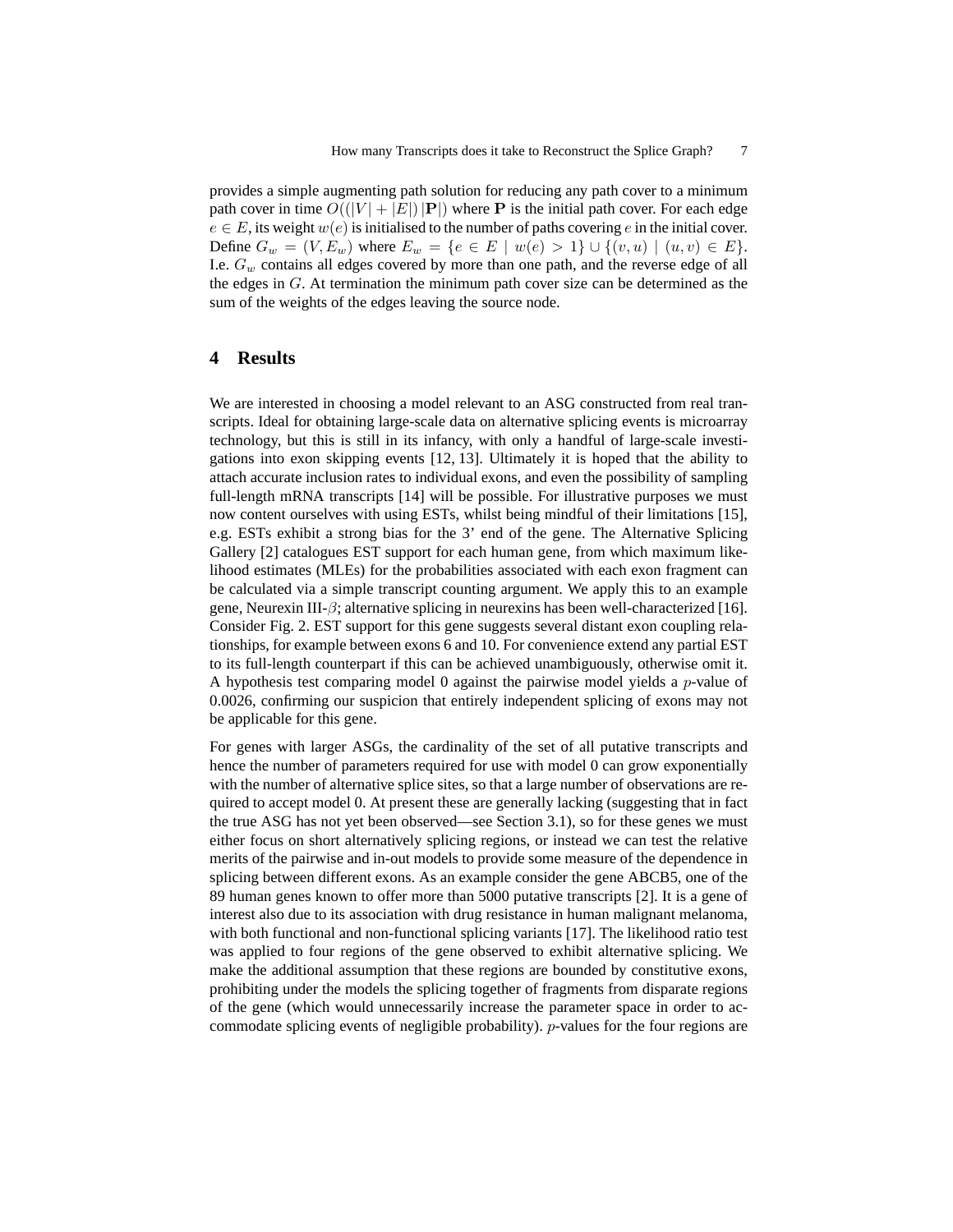

**Fig. 4.** (*Left*) Ten simulated reconstructions of the ASG for human gene ABCB5, under the pairwise model. Number of sampled transcripts  $(x$ -axis) is plotted against size of the reconstructed ASG (y-axis). Full ASG size shown as a dashed line. Minimal possible number of transcripts annotated as a vertical line. (*Centre*) Mean number of reconstructed edges across 10000 simulations  $\pm 1$  standard deviation. (*Right*) Histogram across 10000 simulations of number of informative transcripts. Maximum and minimum number of such transcripts are annotated

0.000, 0.029, 0.001, 0.000; the overall p-value is 0.000. All 89 genes were similarly tested: of them, 13 were deemed not to comprise any testable regions. Of the remaining 76 genes, 20 (26%) were accepted at the 5% level to be described by the in-out model. These seem to be the genes for which the assumption of independence between exons is most applicable.

We infer that ABCB5 is most suitably described by the pairwise model. Let us suppose then that transcripts are generated for ABCB5 under the pairwise model. Reconstruction of the ASG under this model is summarized in Fig. 4, with the minimal number of transcripts required to recover the ASG annotated. The size of the ASG is measured in the number of its recovered edges. The probabilities for the pairwise model are chosen using MLEs described previously. Consider Fig. 4(*left*). The 10 example simulations generally follow the growth curves one would expect of sampling with replacement. In some simulations the last few edges persist in remaining undiscovered even after the generation of 100 transcripts, but by 20 transcripts the mean proportion of the ASG to have been recovered is 90.8% (Fig. 4(*centre*)). What does this indicate about the probability that the 20 ESTs used to construct the ASG in the first place did in fact construct the complete ASG? If we apply our bootstrap-like method, none of the set of simulated transcript samples successfully recovers the full ASG resulting in a p-value of 0.

But how much can the  $p$ -value be trusted? To answer this we set up an experiment using the ABCB5 pairwise model as the true source for generating transcripts. From this we repeatedly sampled m transcripts and computed the  $p$ -value for the ASG inferred from these  $m$  transcripts. This was repeated for various choices of  $m$ . The outcome of this experiment is illustrated in Fig. 5(*top*). Both the fraction of graphs inferred from m transcripts coinciding with the full ASG, and the fraction of inferred graphs accepted at various acceptance rates are plotted. Encouragingly, it is evident from the righthand graph that there is a strong correlation between when we start to recover the full ASG and when we start to accept the inferred ASG. This indicates that our  $p$ -value does indeed capture whether the transcripts contain sufficient redundancy.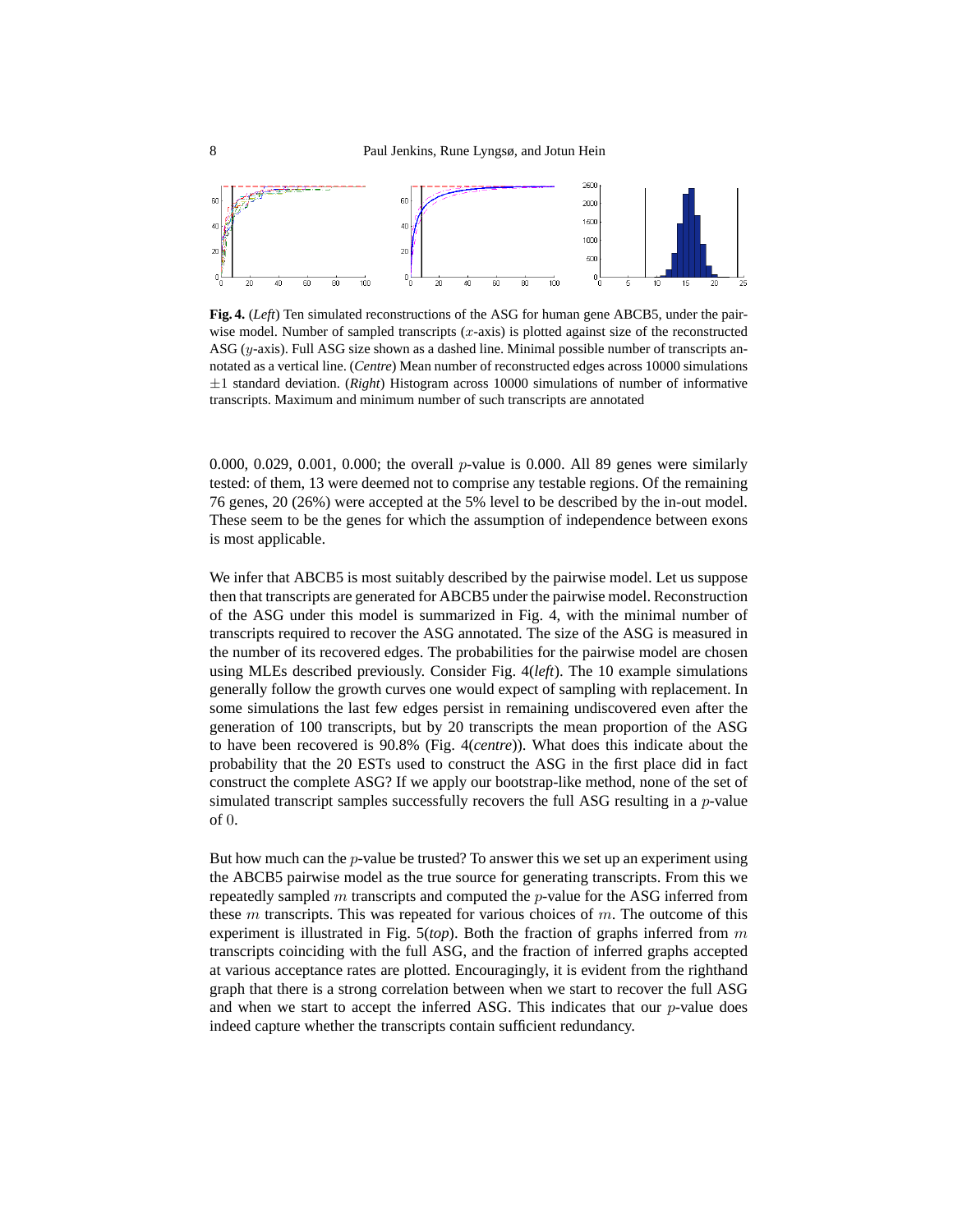

**Fig. 5.** Results of experiment described in text. Number of sampled transcripts  $(x$ -axis) is plotted against percentage of experiments (y-axis): percentage recovering the full ASG (*left*), percentage not recovering the full ASG (*centre*) and both (*right*). The fraction of such experiments for which the inferred ASG is accepted as the true ASG is shown for various confidence levels. The first row illustrates results for full recovery of the ASG, the second row for  $\alpha = 90\%$  recovery of the full ASG

Note that the central graph, which plots acceptances of non-fully recovered inferred ASGs, separates the type II errors; any accepted graphs here are false positives. Similarly the lefthand graph, which plots acceptances of fully recovered inferred ASGs, separates the type I errors; any graph not accepted here is a false negative. As anticipated in Section 3.1, for very low  $m$  most experiments yield a high false positive rate, but in all our simulations this effect quickly dies away by  $m = 3$ .

For ABCB5, no acceptances are observed at the 20 transcript level, and we safely deduce that a scenario of independent random samples from a fully recovered ASG is not supported. This implies that either the ASG derived from the real 20 transcripts is a proper subset of the true ASG, or that the collection of transcripts used to infer the ASG is likely to be biased in the sense that there is little redundancy in the collection, and an emphasis rather on novel transcripts. As mentioned above, such an observation seems likely in a database with both human and biological biases. We performed a similar detailed investigation into all 56 genes with more than 5000 putative transcripts satisfying the pairwise model (data not shown) and found that in no cases was the reconstructed ASG accepted at confidence 0.95. Thus all could reasonably be said to exhibit a bias in their transcript records. This should of course be taken with the caveats associated with ESTs and the assumption that transcript generation is assumed to be correctly described by the pairwise model, along with the fact that by choosing complex genes to begin with these results will not be indicative of the rest of the genome. But this illustration offers a novel first step towards a method for teasing out the complex relationships discussed, which are not discernible from the ASG alone.

As mentioned in Section 3.1 we cannot expect our assessment of partial ASG recovery to be as precise as our assessment of full ASG recovery. To further investigate depen-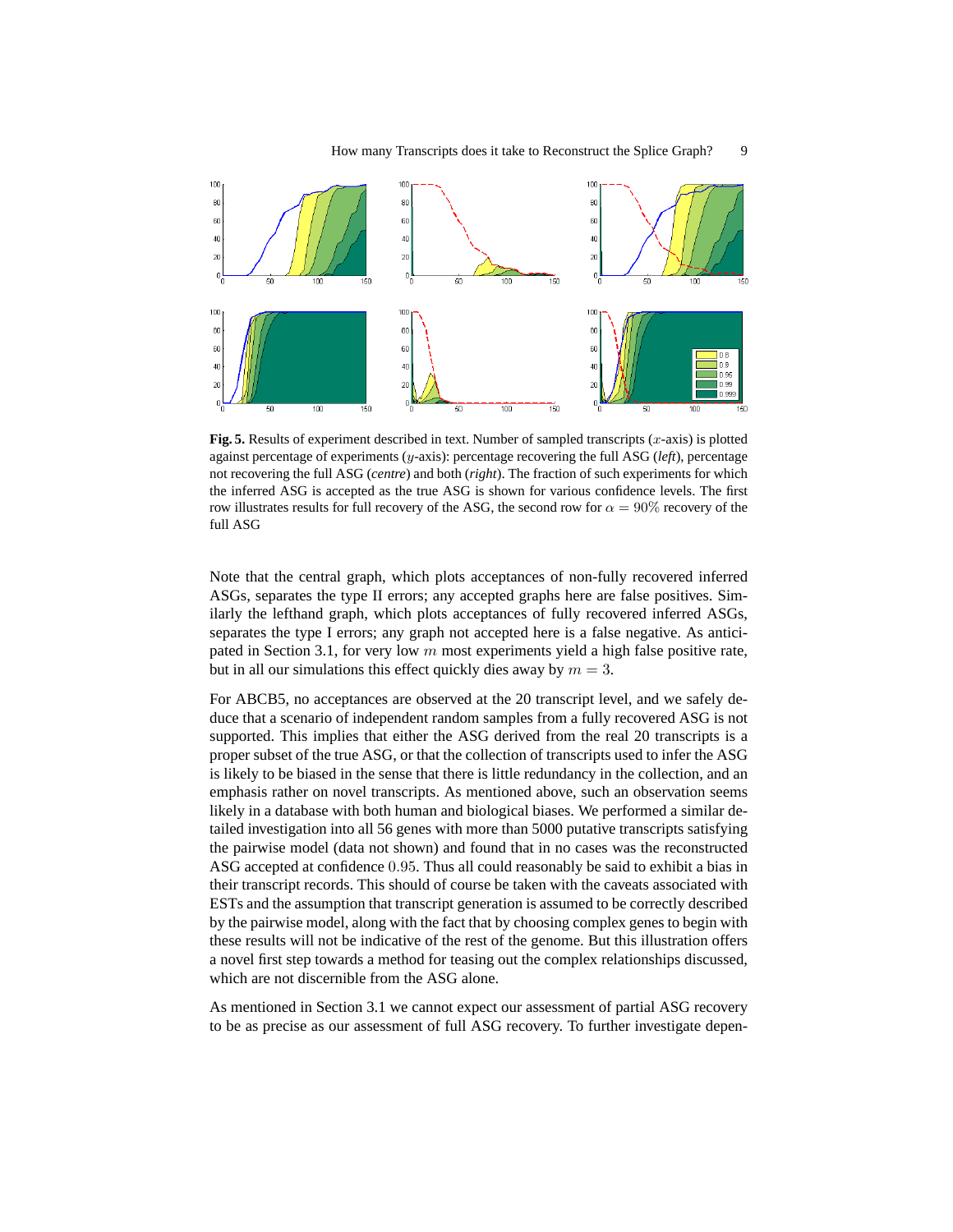

**Fig. 6.** Partial recovery results for nine different values of  $\alpha$ , ranging from full ASG recovery to recovery of half the ASG. Fraction accepted as recovered to degree  $\alpha$  at confidence level 0.95 is plotted against fraction recovered to degree  $\alpha$ 

dence on  $\alpha$  of the quality of the *p*-value computed we ran experiments similar to those plotted in Fig. 5 for a range of  $\alpha$  values with confidence level 0.95. Fig. 6 plots the fraction of accepted ASGs against the fraction of inferred ASGs containing at least a fraction  $\alpha$  of the edges in the ABCB5 ASG. Ideally we would expect a phase transition from no accepted ASGs to all ASGs being accepted around the point where 95% of the inferred ASGs contain at least  $\alpha$  of all edges. This is indeed observed for high values of  $\alpha$ , but for  $\alpha$  values lower than 0.9 there is an increasing tendency toward a mere linear relationship between ASG recovery and ASG acceptance. Remembering that ASG acceptance is more likely for a false positive than for a true positive it is thus clear that our method should not be applied for low  $\alpha$  values.

# **5 Discussion**

In this work we have proposed a mathematical framework to consider how to predict the nature of transcript generation in alternatively splicing genes. These models can be used make inferences on questions such as the levels of independence in exon splicing and the confidence with which we can be sure that a complete ASG has been recovered. We have also considered algorithms for calculating the minimum and maximum number of informative transcripts available from an ASG. Source code, as well as the statistical tests outlined and their results, are available from http: //www.stats.ox.ac.uk/~jenkins/ASG/. Our method for testing the coverage of an ASG by its transcripts can provide experimentalists with a way to quantify any bias in the distribution of the transcriptome. In our examples we have been restricted to existing EST data, which can be somewhat limited both in quality and quantity. Quantitative analysis of the ASG will become far more fruitful when high-throughput microarray data on alternative splicing is more readily available, from which accurate probabilities can be associated with each splicing event. An important next step will then be to begin to incorporate knowledge of tissue-specific expression of particular isoforms, which has thus far been naïvely omitted.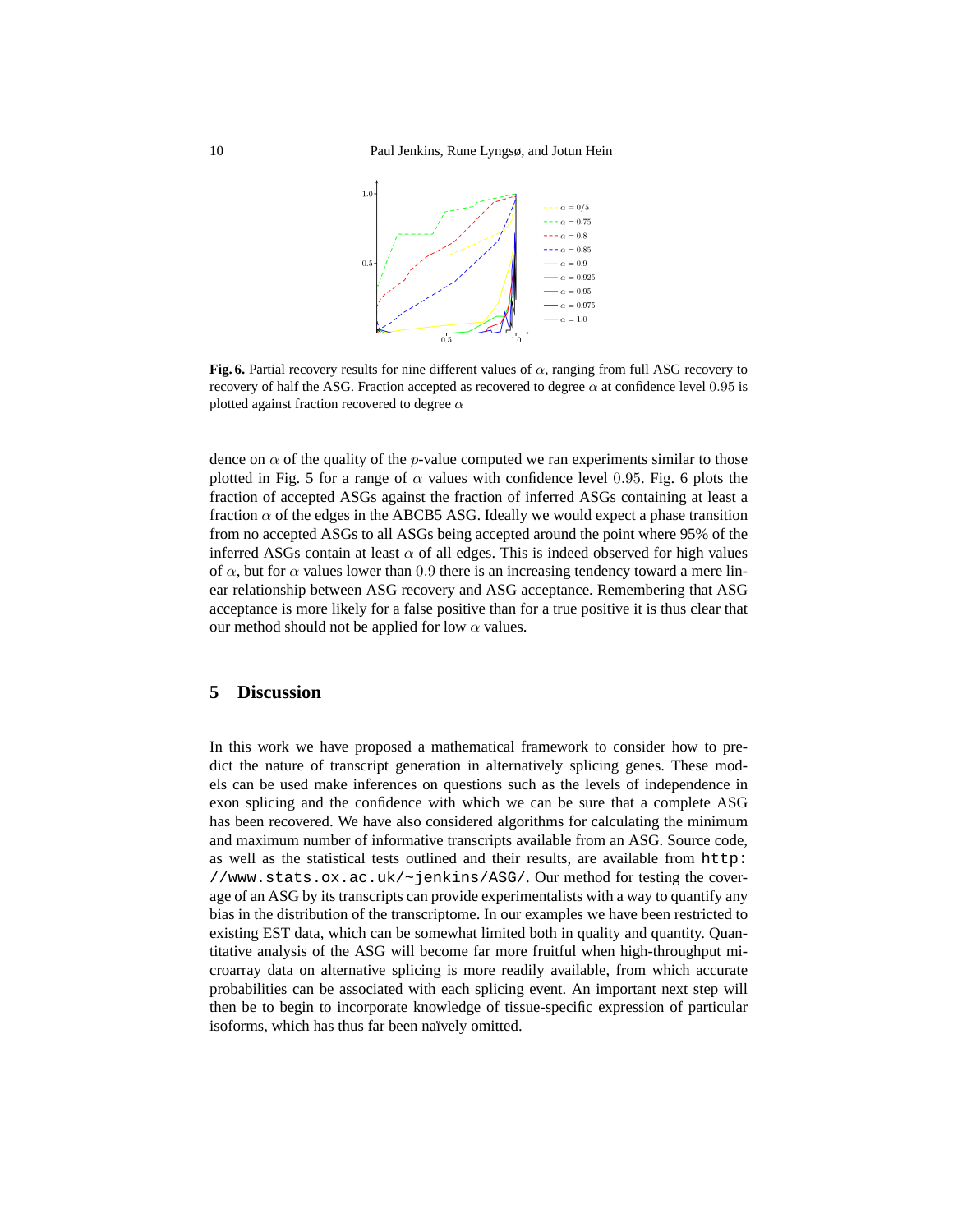Unfortunately most current microarray studies focus on individual splicing events only 12.8% of alternative splicing relationships have been detected in full-length transcripts [10], but we envisage this to improve as the need to observe whole transcripts pushes the technology in this direction. When full-length transcripts are available, one way to look more closely at the conditional probabilities inherent in an ASG would be to focus on those transcripts revealing new edges to the ASG during sampling. The resulting 'signature' histogram can be compared to the same histogram generated by transcript simulation from one of the models, i.e. assuming no exon coupling (Fig. 4(*right*)). This figure and other of our tests suggest that a simple model for the distribution is Gaussian with mean between the minimum and maximum number of informative transcripts. Thus for example, strong positive correlation between exons would skew the distribution towards the minimum, compared to the distribution observed under the models. Across the 56 genes satisfying the pairwise model, the distribution of the mean number of informative transcripts reported was centred about 0.61 of the genes' ranges (i.e. between the minimum and maximum number of informative transcripts). All but 29 reported a mean in the range  $(0.5, 0.7)$  and all but 7 were inside  $(0.4, 0.8)$ . For each gene the standard deviation in informative transcripts was less than 0.13 of the range.

# **6 Acknowledgements**

Gil Ast and Richard Copley are thanked for their advice on which genes would be interesting. An anonymous reviewer is thanked for helpful comments. Thanks also to the LSI DTC at Oxford and to the EPSRC and BBSRC for its funding.

### **References**

- 1. Johnson, J.M., Castle, J., Garrett-Engele, P., Kan, Z., Loerch, P.M., Armour, C.D., Santos, R., Schadt, E.E., Stoughton, R., Shoemaker, D.D.: Genome-wide survey of human alternative pre-mRNA splicing with exon junction microarrays. Science **302** (2003) 2141–2144
- 2. Leipzig, J., Pevzner, P., Heber, S.: The alternative splicing gallery (ASG): bridging the gap between genome and transcriptome. Nucleic Acids Research **32** (2004) 3977–3983
- 3. Lareau, L.F., Green, R.E., Bhatnagar, R.S., Brenner, S.E.: The evolving roles of alternative splicing. Current Opinions in Structural Biology **14** (2004) 273–282
- 4. Black, D.L.: Mechanisms of alternative pre-messenger RNA splicing. Annual Review of Biochemistry **72** (2003) 291–336
- 5. Lopez, A.J.: Alternative splicing of pre-mRNA: developmental consequences and mechanisms of regulation. Annual Review of Genetics **32** (1998) 279–305
- 6. Pan, Q., Shai, O., Misquitta, C., Zhang, W., Saltzman, A.L., Mohammad, N., Babak, T., Siu, H., Hughes, T.R., Morris, Q.D., Frey, B.J., Blencowe, B.J.: Revealing global regulatory features of mammalian alternative splicing using a quantitative microarray platform. Molecular Cell **16** (2004) 929–941
- 7. Heber, S., Alekseyev, M., Sze, S.H., Tang, H., Pevzner, P.A.: Splicing graphs and EST assembly problem. Bioinformatics **18** (2002) S181–188
- 8. Black, D.L.: A simple answer for a splicing conundrum. Proceedings of the National Academy of Sciences of the United States of America **102** (2005) 4927–4928